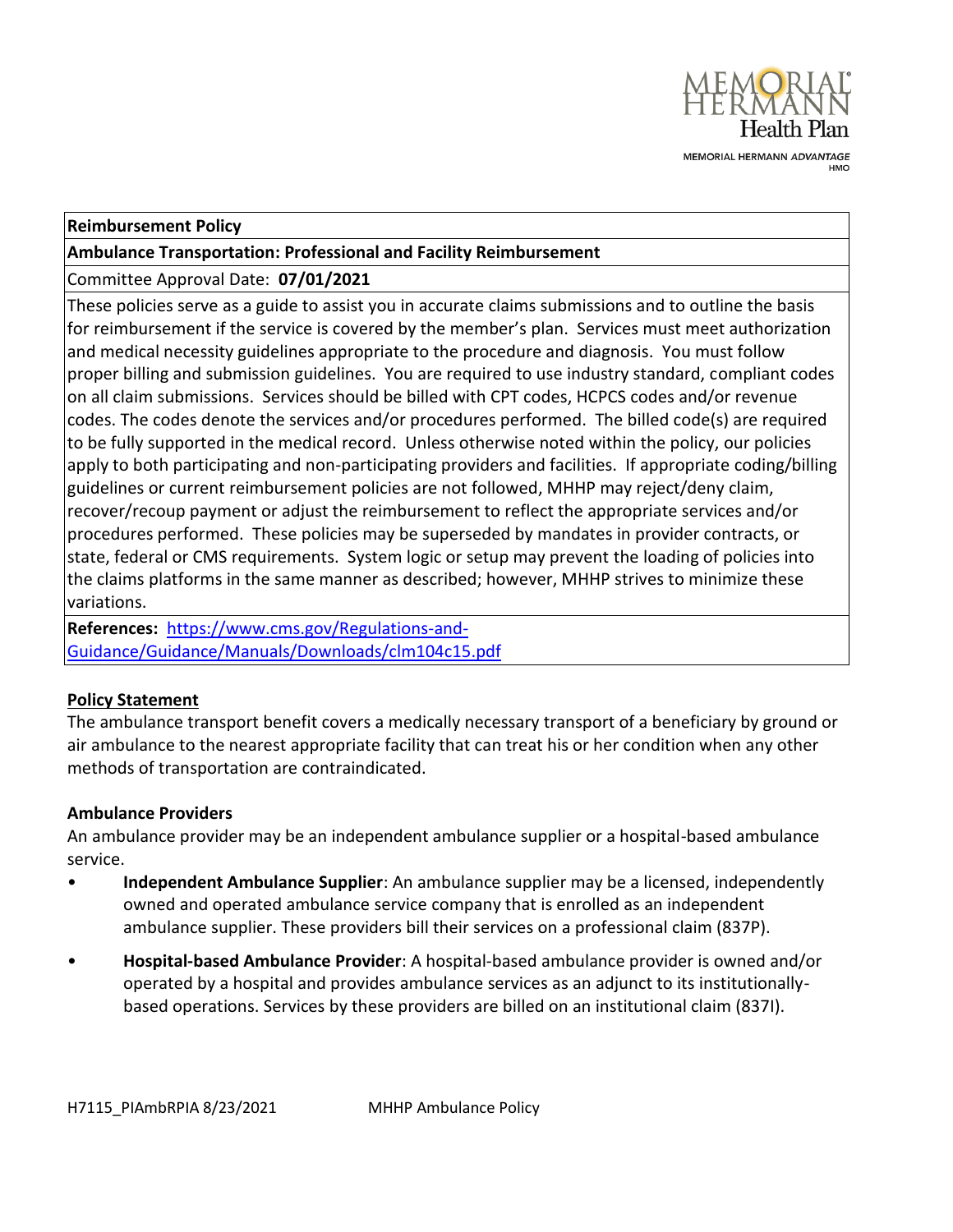## **Ambulance Suppliers**

Memorial Hermann Health Plan considers only an Ambulance Supplier as eligible for reimbursement of ambulance services reported with Healthcare Common Procedure Coding System (HCPCS) codes A0425 – A0436.

Memorial Hermann Health Plan will not reimburse non-Ambulance Suppliers for rendering ambulance services.

In alignment with CMS, Memorial Hermann Health Plan will reimburse a code on the Ambulance Transportation Codes list only when reported with a two-digit ambulance modifier on the Ambulance Modifiers list. Ambulance transportation services reported without a valid two-digit ambulance modifier will be denied.

## **Origin and Destination Modifiers**

For ambulance transportation claims, Memorial Hermann Health Plan has adopted the CMS guidelines requiring an Ambulance Supplier to report an origin and destination modifier for each trip provided.

Each ambulance modifier is comprised of a single digit alpha character identifying the origin of the transport in the first position, and a single digit alpha character identifying the destination of the transport in the second position. Example: RH (residence to hospital). Single digit alpha characters used to designate an origin and destination are listed below:

- C = Community Mental Health Center;
- D = Diagnostic or therapeutic site other than P or H when these are used as origin codes;
- E = Residential, domiciliary, custodial facility (other than 1819 facility);
- F = Federally Qualified Health Center;
- G = Hospital based ESRD facility;
- H = Hospital;
- I = Site of transfer (e.g. airport or helicopter pad) between modes of ambulance transport;
- J = Freestanding ESRD facility;
- N = Skilled nursing facility;
- P = Physician's Office;
- R = Residence;
- S = Scene of accident or acute event;
- U = Urgent Care Facility;
- W = Treatment in Place (in person or via telehealth);

X = Intermediate stop at physician's office on way to hospital (destination code only)

## **Advanced Life Support, Level 2 (ALS2) Ambulance Transportation**

There are marked differences in resources necessary to furnish the various levels of ground ambulance services. We will follow the CMS definitions of Advanced Life Support Levels. In alignment with CMS, reimbursement is based on the level of service provided, not on the vehicle used.

## **Zip Codes**

H7115\_PIAmbRPIA 8/23/2021 MHHP Ambulance Policy